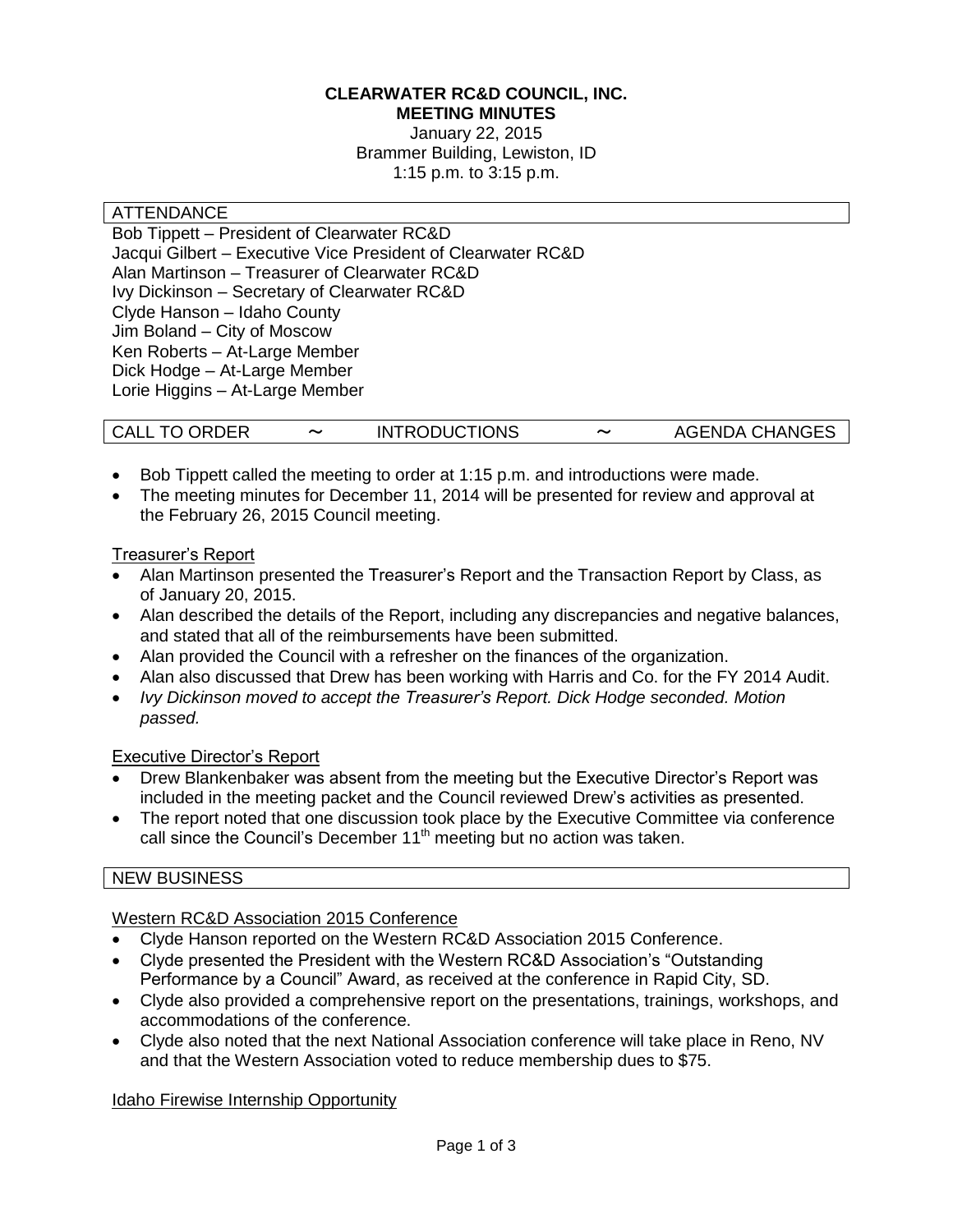Ivy noted that she had nothing to report on this particular agenda item, but she did add that there might not be enough applicants for this round, and that there was no Council action necessary at this time.

## Sustainable Resources Committee

- Lorie Higgins reported that the Palouse Clearwater Food Coalition (PCFC) will be holding its Food Summit 4.0 in Moscow at the 1912 Center, and the topic for this event is developing local investment opportunities and systems with a discussion facilitated by guest speaker Carol Peppe-Hewitt.
- Lorie also reported that the PCFC is planning to make an application to the Council for fiscal sponsorship and that the previously produced Artisan Trails guide is being updated and will be produced in a book format for the next iteration.

## Clearwater Basin Cooperative Weed Management Area MOU

- Alan presented the draft of a Memorandum of Understanding for the Clearwater Basin Cooperative Weed Management Area. Alan noted that the current MOU expires at the end of the month.
- Alan reviewed the roles and responsibilities currently outlined in the draft MOU and discussed the participating partners and agencies.
- No action was taken on this item, but the final draft of the MOU will be presented at the Council's next regular meeting in February.

# Clearwater Basin Collaborative – Aquatic Habitat Assessment Professional Services Contract

- The Council reviewed the final draft of the Aquatic Habitat Assessment Professional Services Contract that was included in the meeting packet.
- Ivy Dickinson reported from the Executive Director's notes that Stillwater Sciences was 1 of 3 submitted bids for the Request for Proposals.
- Ivy also reported that the Clearwater Basin Collaborative Co-Chairs have provided their recommendation of approval for this contract and that the contract is set to expire on December 31, 2015.
- The contract also specifies a not-to-exceed amount of \$285,000 and that the funding will be provided by the existing Forest Service cost share agreement for the Collaborative Forest Landscape Restoration Program.
- Jacqui Gilbert raised the question as to whether this contract also needs to include the Council's administrative fee. The other Council members clarified that the administrative fee was appropriately addressed in the funding agreement between the CBC and the Council and that the administrative fee would not need to be included in this professional services contract.
- *Ken Roberts moved to approve the final draft of the Professional Services Contract, as presented and directed staff to gather the necessary signatures. Clyde Hanson seconded. Motion passed.*

## Fiscal Sponsorship Project Criteria

- Ivy Dickinson presented the Fiscal Sponsorship Project Criteria document, as included in the meeting packet and reported from the Executive Director's notes that the Council had previously reviewed this draft document in August 2014.
- Ivy requested that the Council provide comments to Drew within two weeks.
- Lorie Higgins requested that the last sentence of the overview paragraph be updated to include the word "among".
- The Council deliberated the topic and concluded that the addition of the word would allow for greater flexibility in applying the project criteria and would allow the Council to serve new